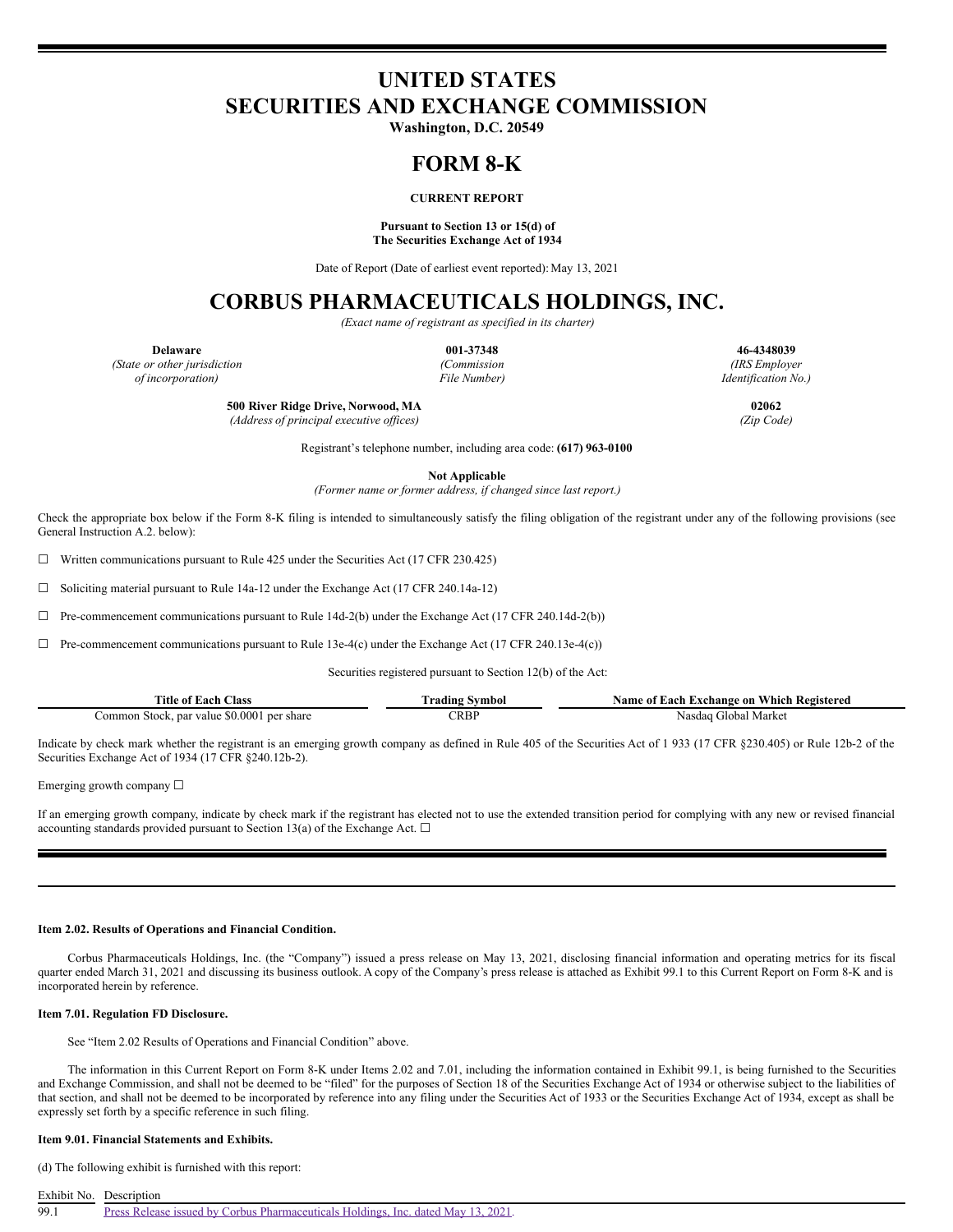## **SIGNATURES**

Pursuant to the requirements of the Securities Exchange Act of 1934, the registrant has duly caused this report to be signed on its behalf by the undersigned hereunto duly authorized.

## **CORBUS PHARMACEUTICALS HOLDINGS, INC.**

Dated: May 13, 2021 By: */s/ Yuval Cohen*

Name: Yuval Cohen Title: Chief Executive Officer

## **EXHIBIT INDEX**

| Exhibit No. | Description                                                                        |
|-------------|------------------------------------------------------------------------------------|
| 99.1        | Press Release, issued by Corbus Pharmaceuticals Holdings, Inc. dated May 13, 2021. |
| 104         | Cover Page Interactive Data File (embedded within the Inline XBRL document).       |
|             |                                                                                    |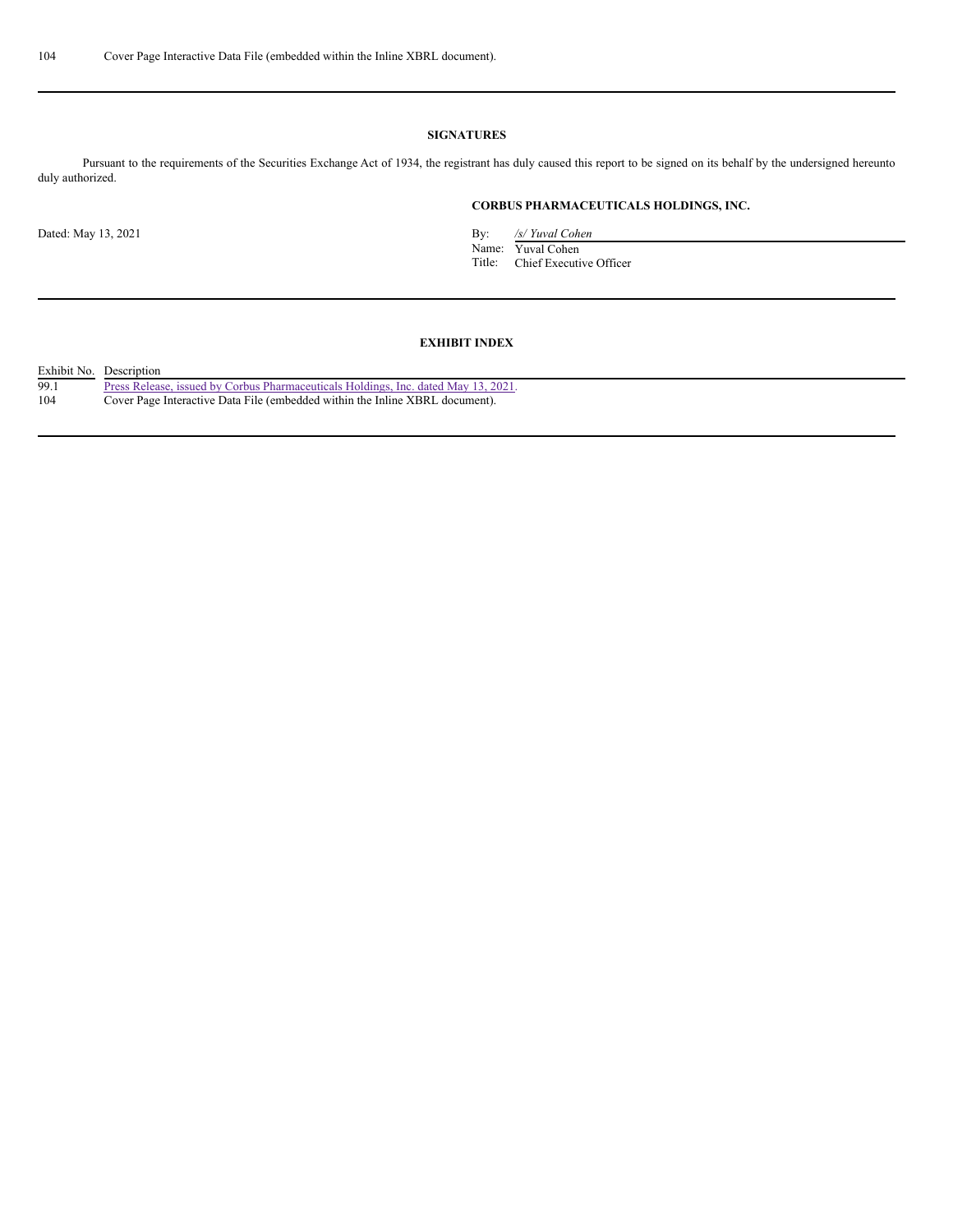## **Corbus Pharmaceuticals Reports First Quarter 2021 Financial Results and Provides Corporate Updates**

- *Phase 3 study of lenabasum in dermatomyositis on schedule for topline data in Q2 2021*
- *Company focused on advancing cannabinoid programs in metabolic diseases and cancer into the clinic in 2022*
- Corbus is actively engaging with potential partners to expand its pipeline through acquisition of external assets
- *Cash and investments on hand of \$125M provides projected runway into Q1 2024*

**Norwood, MA, May 13, 2021 (GLOBE NEWSWIRE)** — Corbus Pharmaceuticals Holdings, Inc. (NASDAQ: CRBP) ("Corbus" or the "Company"), a clinical-stage drug development company pioneering transformative medicines that target the endocannabinoid system, today reported financial results for the first quarter of 2021 and provided corporate updates.

## **Pipeline Updates:**

- Lenabasum, a novel, oral, selective cannabinoid receptor type 2 (CB2) agonist:
	- Dermatomyositis: The last subject completed the final visit in the Phase 3 "**D**ETER**M**INE" study on March 30, 2021. Topline data are on schedule for Q2 2021.
	- Systemic lupus erythematosus: The last subject was enrolled in the National Institutes of Health-sponsored Phase 2 study on April 20, 2021. Topline data are expected in the second half of 2021.
- Cannabinoid receptor type 1 (CB1) inverse agonists for metabolic diseases:
	- Corbus compounds promote weight loss and improve glucose tolerance and insulin sensitivity in a preclinical model of diet-induced obesity. Corbus is moving toward candidate selection and first-in-human clinical studies in 2022.
- CB2 agonists for cancer:
	- Multiple Corbus compounds have demonstrated activity against tumor cells *in vitro*, and several show activity as monotherapy in animal models of solid tumors. The Company plans candidate selection later this year and first-in-human clinical studies in 2022.

Yuval Cohen, Ph.D., Chief Executive Officer said, "We are making progress on our plan to expand our pipeline with our internal cannabinoid programs as well as actively engaging with potential partners to add new assets."

Dr. Cohen continued, "We benefit from a strong financial position with approximately \$125M of cash and investments on hand, which is expected to fund the Company into the first quarter of 2024."

## **Financial Results for First Quarter Ended March 31, 2021:**

Revenue from awards and licenses was approximately \$648,000 for the three months ended March 31, 2021, compared to approximately \$1.8 million in the comparable period in 2020.

Operating expenses decreased by \$15.5 million to approximately \$16.1 million for the three months ended March 31, 2021, compared to \$31.6 million in the comparable period in the prior year. The decrease was primarily attributable to decreased clinical trial and drug manufacturing costs, and an overall reduction in compensation expense.

The Company reported a net loss of approximately \$16.1 million, or a net loss per diluted share of \$0.14, for the three months ended March 31, 2021, compared to a net loss of approximately \$29.7 million, or a net loss per diluted share of \$0.43, for the same period in 2020.

Cash, cash equivalents and investments were \$125 million as of March 31, 2021. During the first quarter of 2021, the Company raised \$58.9 million in net proceeds from the Company's ATM facility.

The \$125 million of cash and investments on hand, as of March 31, 2021, is expected to fund operations into the first quarter of 2024, based on the current planned expenditures.

## **About Corbus**

Corbus Pharmaceuticals Holdings, Inc. is a clinical-stage company focused on the development and commercialization of novel medicines designed to target the endocannabinoid system. The Company's lead product candidate, lenabasum, is a novel, oral, selective cannabinoid receptor type 2 (CB2) agonist designed to provide an alternative to immunosuppressive medications in the treatment of chronic inflammatory and fibrotic diseases. Lenabasum is currently being evaluated in dermatomyositis and systemic lupus erythematosus. Corbus is also developing a pipeline of other preclinical drug candidates from its endocannabinoid system platform.

Lenabasum is not approved for the treatment of any indication. For more information on Corbus' clinical programs, please visithere.

For more information, visit http://www.corbuspharma.com/, and connect with us on Twitter, LinkedIn, and Facebook.

#### **Forward-Looking Statements**

This press release contains certain forward-looking statements within the meaning of Section 27A of the Securities Act of 1933 and Section 21E of the Securities Exchange Act of 1934 and Private Securities Litigation Reform Act, as amended, including those relating to the Company's restructuring, trial results, product development, clinical and regulatory timelines, market opportunity, competitive position, possible or assumed future results of operations, business strategies, potential growth opportunities and other statement that are predictive in nature. These forward-looking statements are based on current expectations, estimates, forecasts and projections about the industry and markets in which we operate and management's current beliefs and assumptions.

These statements may be identified by the use of forward-looking expressions, including, but not limited to, "expect," "anticipate," "intend," "plan," "believe," "estimate," "potential," "predict," "project," "should," "would" and similar expressions and the negatives of those terms. These statements relate to future events or our financial performance and involve known and unknown risks, uncertainties, and other factors, including the potential impact of the recent COVID-19 pandemic and the potential impact of sustained social distancing efforts, on our operations, clinical development plans and timelines, which may cause actual results, performance or achievements to be materially different from any future results, performance or achievements expressed or implied by the forward-looking statements. Such factors include those set forth in the Company's filings with the Securities and Exchange Commission. Prospective investors are cautioned not to place undue reliance on such forward-looking statements, which speak only as of the date of this press release. The Company undertakes no obligation to publicly update any forward-looking statement, whether as a result of new information, future events